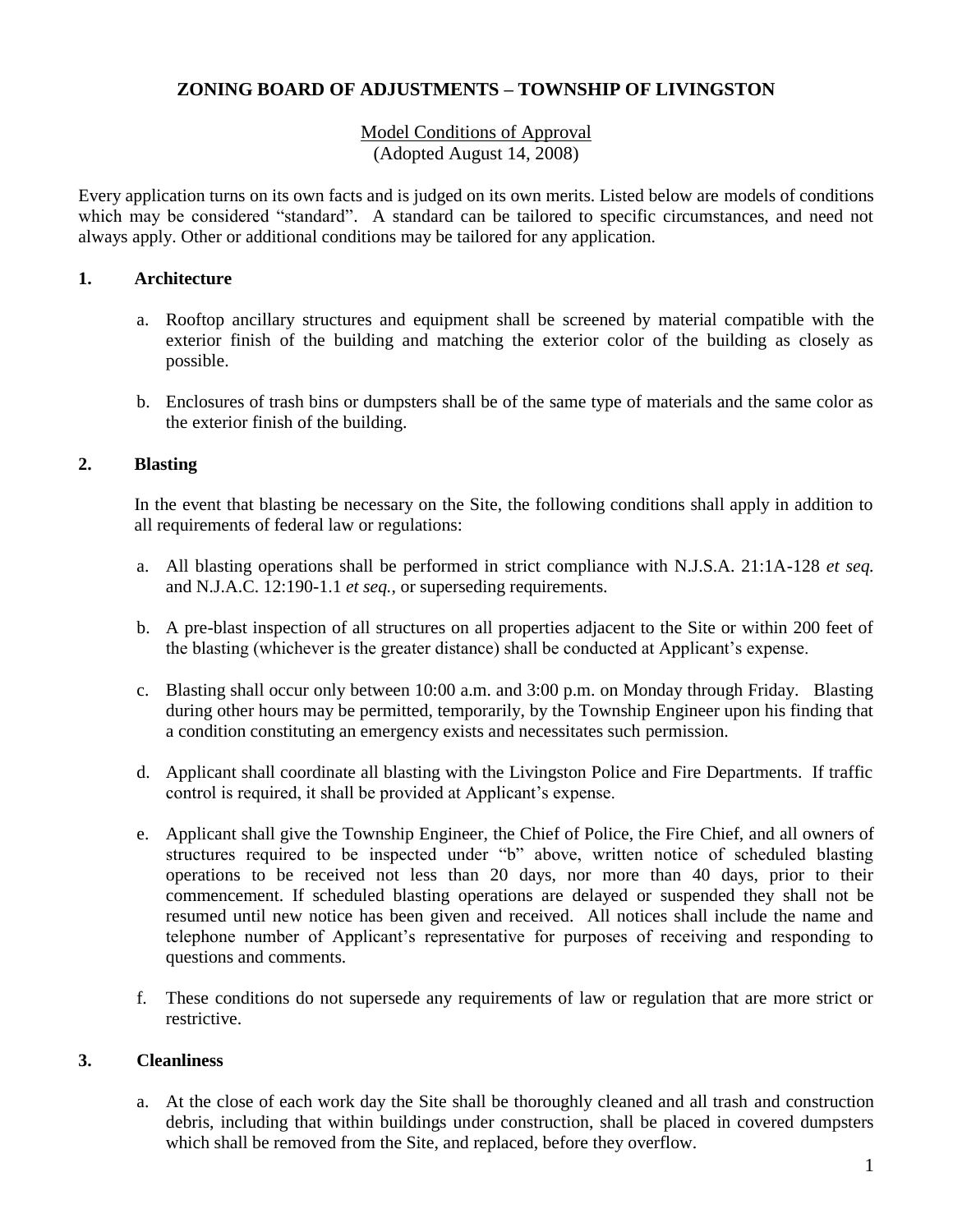- b. Not less often than weekly, and whenever else required by the Construction Official or the Township Engineer, the public streets adjacent to the Site, and within 500 feet of the Site, shall be manually or mechanically broom swept to remove dirt, mud or debris originating from the Site.
- c. Dust suppression methods acceptable to the Construction Official and the Township Engineer shall be utilized on the Site.

#### **4. Deeds & Easements**

All deeds, easements, dedications or restrictions required by this approval shall be subject to review and approval by the Board Attorney prior to signing and filing for recordation.

#### **5. Detention Basins**

- a. Storm water management basins shall be established on lots created for that purpose only. No structures that are not an approved part of the stormwater management system shall be erected on any such lot.
- b. If the approval of the Application calls for title to such a lot to be transferred to the Township; at such time as the Township accepts any new streets or roads on the Site, title to the lot shall be conveyed to the Township provided that the Township Engineer is then satisfied that the basin has been constructed in full compliance with all applicable requirements. The deed conveying such title shall be subject to prior approval by both the Board Attorney and the Township Attorney.
- c. A maintenance plan meeting the requirements of the Residential Site Improvement Standards or the Township's Stormwater Control Ordinance, or both, as applicable shall be prepared by Applicant in terms receiving the approval of the Township Engineer, the Board Attorney and Township Attorney. If the responsibility for maintenance is assumed by the Township, the plan shall be prepared by the Applicant and shall be subject to the approval of Township Engineer. If the responsibility for maintenance is not the direct responsibility of a public agency, the maintenance plan and any future revisions shall be recorded upon the deed of record for the property in terms approved in advance by both the Board Attorney and the Township Attorney.

### **6. Final Plans**

- a. The full text of all of the conditions of this approval shall be set out on the final plans which shall be submitted to the Construction Official, the Township Engineer and the Board Secretary prior to the issuance of any Township permit in respect of demolition, preparation of the Site or construction of any improvement.
- b. Such final plans shall also include all changes agreed to in the course of the hearing, and shall have been reviewed by the Board Secretary or the Board's Planning Consultant for determination of whether the plans conform to the Board's approvals.

### **7. Flood Hazards**

- a. Insert on the final subdivision map a metes and bounds description of all flood hazard areas located on the Site.
- b. Insert in all deeds for individual lots that contain or are adjacent to flood hazard areas, and on the preliminary and final subdivision maps or plats, the following covenant: "The lands designated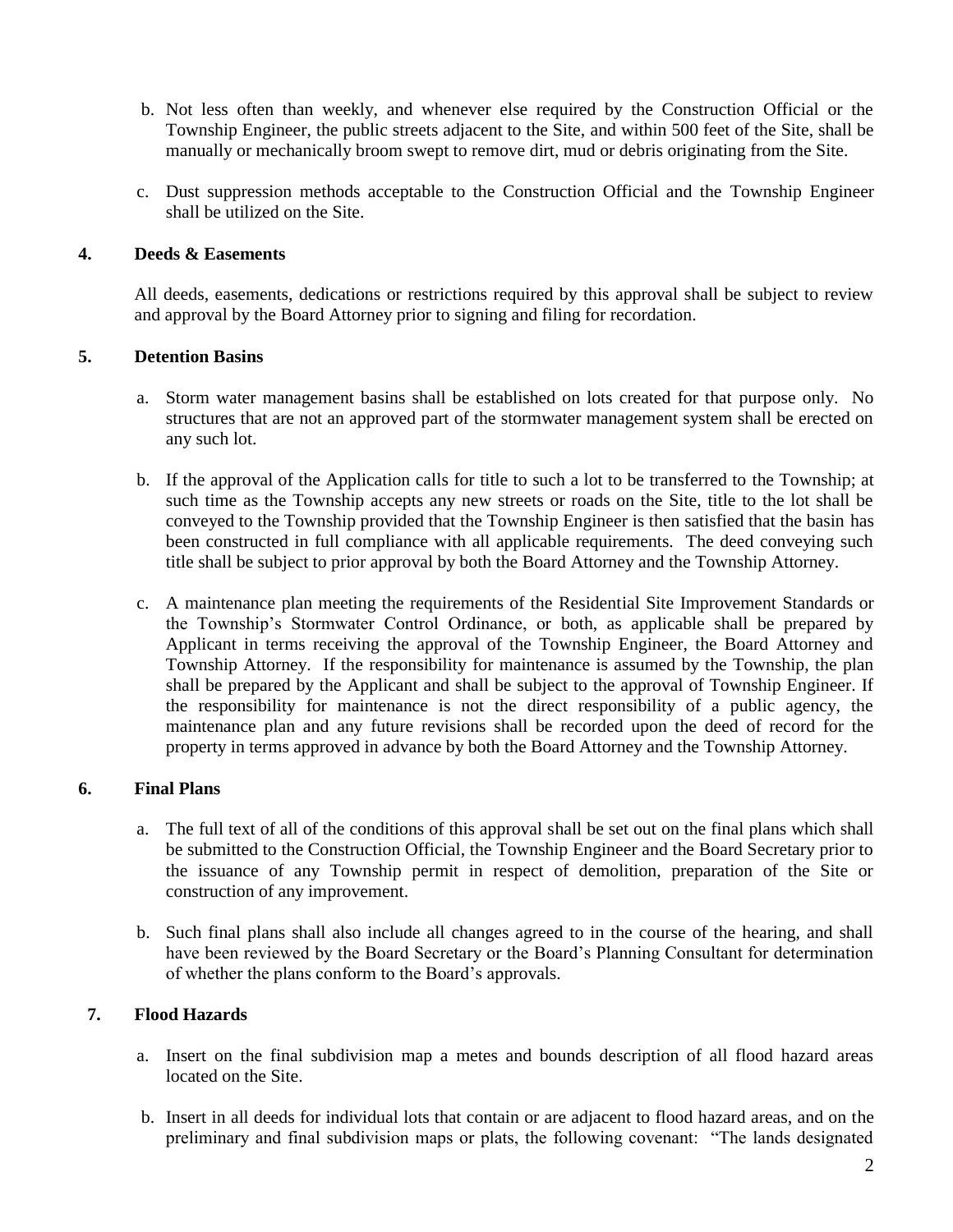herein contain flood hazard areas. There shall be no disturbance of any kind as to any flood hazard area unless permitted by N.J.D.E.P. pursuant to the Flood Hazard Control Act, N.J.S.A. 58:16A-50 *et. seq.* or superseding requirements.

### **8. Guarantees**

- a. The approval of this Application is subject to the posting of any and all required performance guarantees, soil erosion and sediment control approvals, and any other requirements of Township ordinances prior to the commencement of Site preparation or construction.
- b. This approval is also conditioned upon the Applicant providing, prior to issuance of the first certificate of occupancy, a performance guarantee for any aspects of the approved landscaping or fencing that has not been completed by the time of issuance of such certificate.

## **9. Landscaping & Environmental Protection**

- a. All deciduous trees planted shall have a caliper of 3.5 to 4.0 inches measured at a height of 4.0 feet above the root ball. All evergreen trees planted shall have a height of 8.0 to 9.0 feet.
- b. Street shade trees shall be planted in front yards and outside the right-of-way.
- c. Any tree or other planting installed in accordance with the plans which dies shall be replaced, within the current or next planting season, in kind and at the same size as it had reached at the time of death; except that if it died more than three years after planting its replacement need not be larger than the size it had reached three years after planting. The same replacement requirements shall apply to a tree or other planting removed because of damage or disease.
- d. No tree existing on the Site at the time of filing of the application shall be removed except as identified for removal on an approved plan. Every existing tree to be preserved shall be tagged and shall be shown on the Site Plan or Subdivision Plan. During site preparation and during construction, each such tree shall be protected by snow fencing or a more substantial means approved by the Construction Official. No soils, excavated materials, or any construction equipment or building materials, shall be stored or operated within a root protection zone that shall be the greater distance of (i) the crown drip line, or (ii) a distance equal to caliper multiplied by one (1) foot, (but never less than eight (8) feet from the trunk of a tree to be preserved), or anywhere else where such soil or materials can adversely affect the health of trees to be preserved. All work done within the root protection zone shall be accomplished with hand tools.
- e. The grade of land located within the root protection zone shall not be raised or lowered more than three (3) inches unless compensated for by welling or retaining wall methods; but in no event shall welling or retaining walls be installed less than eight (8) feet from the trunk of a tree.
- f. During site preparation or construction, no fuel storage, and no refueling, maintenance, repair or washdown of construction equipment, shall occur within fifty (50) feet of any tree to be preserved.
- g. Any provision of the Trees Ordinance, § 170-53 et seq. of the Code of the Township of Livingston, that establishes a higher or more restrictive standard or requirement shall control.
- h. No mulch shall be placed, or allowed to accumulate, within six inches of the trunk of any tree or shrub planted on the Site in compliance with this resolution. Mulch shall not be applied, or allowed to accumulate, elsewhere within the drip line of the tree or shrub to a depth in excess of four inches.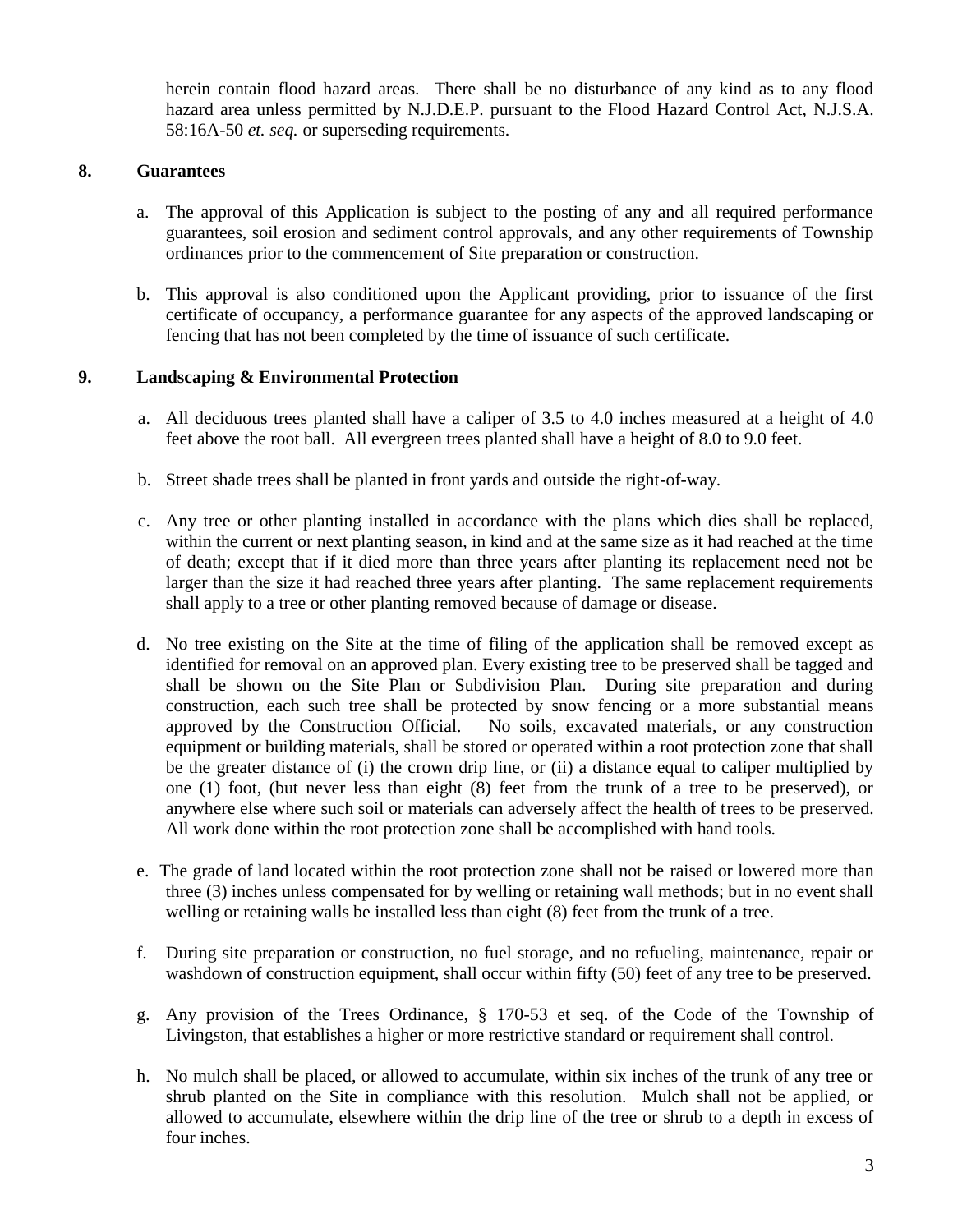### **10. Noise**

- a. No site preparation, demolition or construction activity shall be performed on the Site on Sundays, or before 7:30 a.m. or after 5:00 p.m. on weekdays, or before 9:00 a.m. or after 5:00 p.m. on Saturdays or federal holidays.
- b. No machinery or heavy equipment shall be operated on Site on Saturdays, Sundays or federal holidays.
- c. All vehicles and motorized machinery operated on the Site shall be equipped with properly operating mufflers.
- d. No site preparation, demolition or construction activity (other than authorized blasting) shall produce, at the property line, (i) continuous airborne sound at a sound level in excess of 65 dBA, or which has an octave band sound pressure level in decibels which exceeds the standards provided in 32 N.J.R. 2230 et. seq., or (ii) impulsive sound in air which has a peak sound pressure level in excess of 80 decibels, or (iii) impulsive sound in air which repeats more than four times in any hour and has a peak sound pressure level in excess of 50 decibels.
- e. Relief from these noise conditions may be permitted, temporarily, by the Township Engineer upon his finding that a circumstance constituting an emergency exists and necessitates such permission.

### **11. Other Governmental Approvals**

- a. Applicant shall comply with all applicable Federal, State and local laws and Regulations and obtain any other governmental approvals required for implementation of this application as approved. If any other governmental agency or authority grants a waiver of or variance from any law, rule or regulation, or imposes any condition or requirement, which affects this approval or any of the conditions contained herein, then this Board shall have the right to review such action as it relates to this Board's approval or conditions and to modify, amend or revoke its approval and/or conditions.
- b. No Township permit in respect of preparation of the Site or construction of any improvement shall be issued until proof of request for such approvals, and any action thereupon, shall have been presented to the Construction Official.

### **12. Paving and Sidewalks**

- a. Applicant shall install the top course of street paving not later than the earlier of six (6) months after issuance of the last certificate of occupancy or three (3) years after the issuance of the first certificate of occupancy.
- b. All manholes, catch basins, and driveway curbs shall be ramped until the top course of street paving has been installed.
- c. All sidewalks shall be constructed of concrete or of non-asphalt pavers and shall be not less than four feet wide in a residence district or five feet wide in the Business Improvement District.

### **13. Signs**

The Board shall retain jurisdiction over any and all signs until the final certificate of occupancy has been issued.